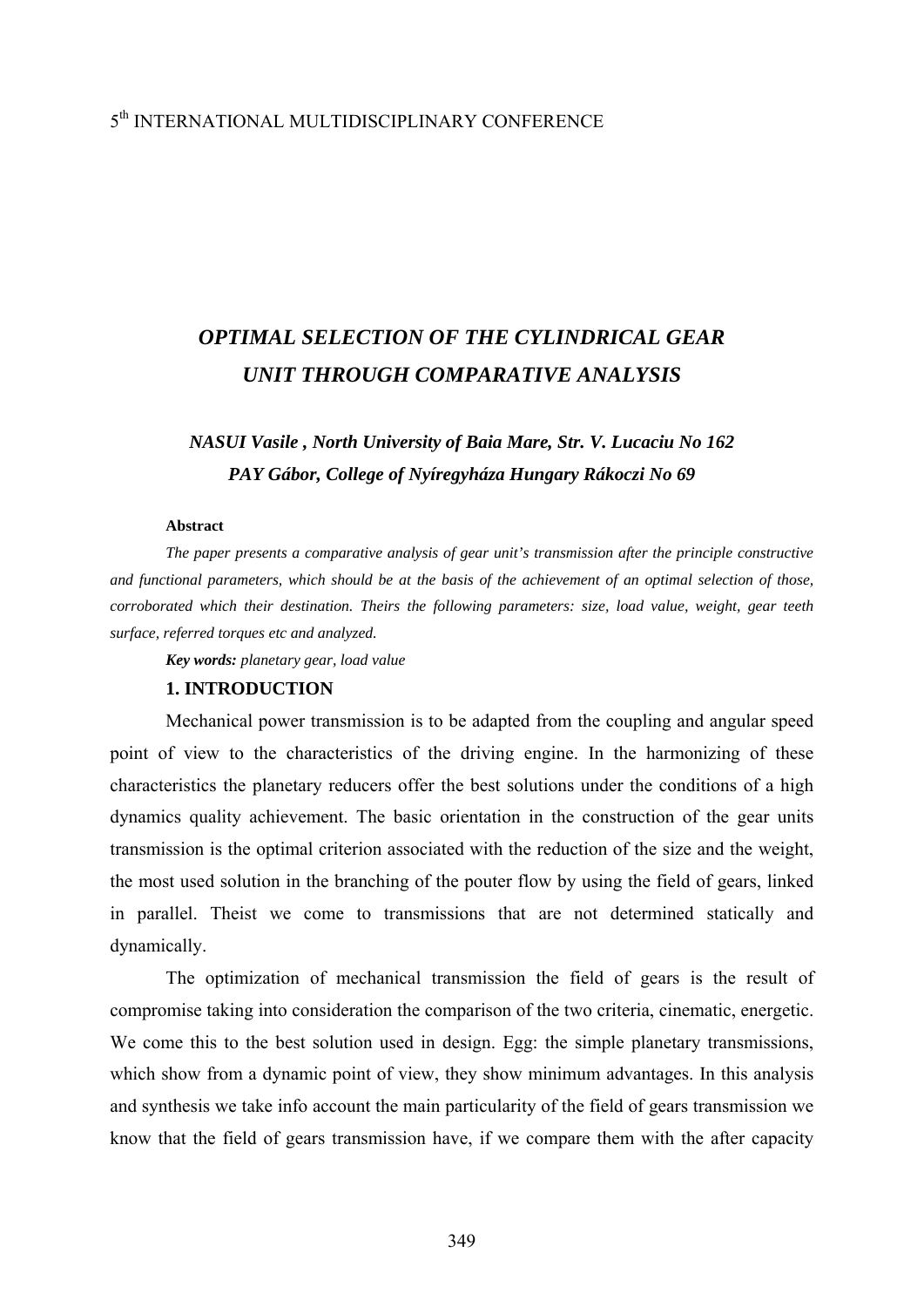transmission, the largest range of used in the technical of constructing machines owing to the special possibilities that they offer.

Planetary gear has a special importance within powerful modern transmission owing to the advantages they present concerning the kinematical and dynamical performances. These are constructions of gear with a complex structure and the kinematics structural synthesis methods of these transmission use planetary mechanisms of special construction. The analysis of planetary transmission of gearboxes type is often hard because of its compounding elements that can link in different ways concerning the activating of the exit power plugs, too.

#### **2. COMPARISONS**

Planetary gears trains take a very significant place among the gear transmissions which are used in many branches of industry, in the field of machine-tools and robots have an essential importance these of programmed position. The design of planetary gear trains requires conditions regarding the efficiency, volume factor of safety.

The applicative and experimental research has envisaged the practical checking and complementation of theoretical models adopted for efficiency, as well as the convergence with reality of the procedures of approaching the problems observed. The creation and development of performing mechanical systems of the informative product type, that represent the main method to increase the potential of energy conservation, has required the introduction of new optimization criteria and radical improvement solutions of dynamic quality.

The concept of performance–maximum efficiency establishes the exigencies of the user in relation with the level of energetic efficiency of products. Through this new method of approaching problems in the concept of machines, the technical progress and the unlimited innovative solutions are stimulated, but with a clear orientation to the operation requirements, in accordance with the development level of the present techniques.

In the industrial practice, different types of gear units are used. Preferably, standard helical gear units with fixed transmission ratio and size gradation are applied These single stages to four stage gear units according to the modular construction system cover a wide range of speeds and torques required by the driven machines. In the following single stage and to a ratio of  $i = 16$  are examined. For common gear units the last or the last and last but one gear stage usually come to approximate 70 to 80 % of the total weight and also of the manufacturing expenditure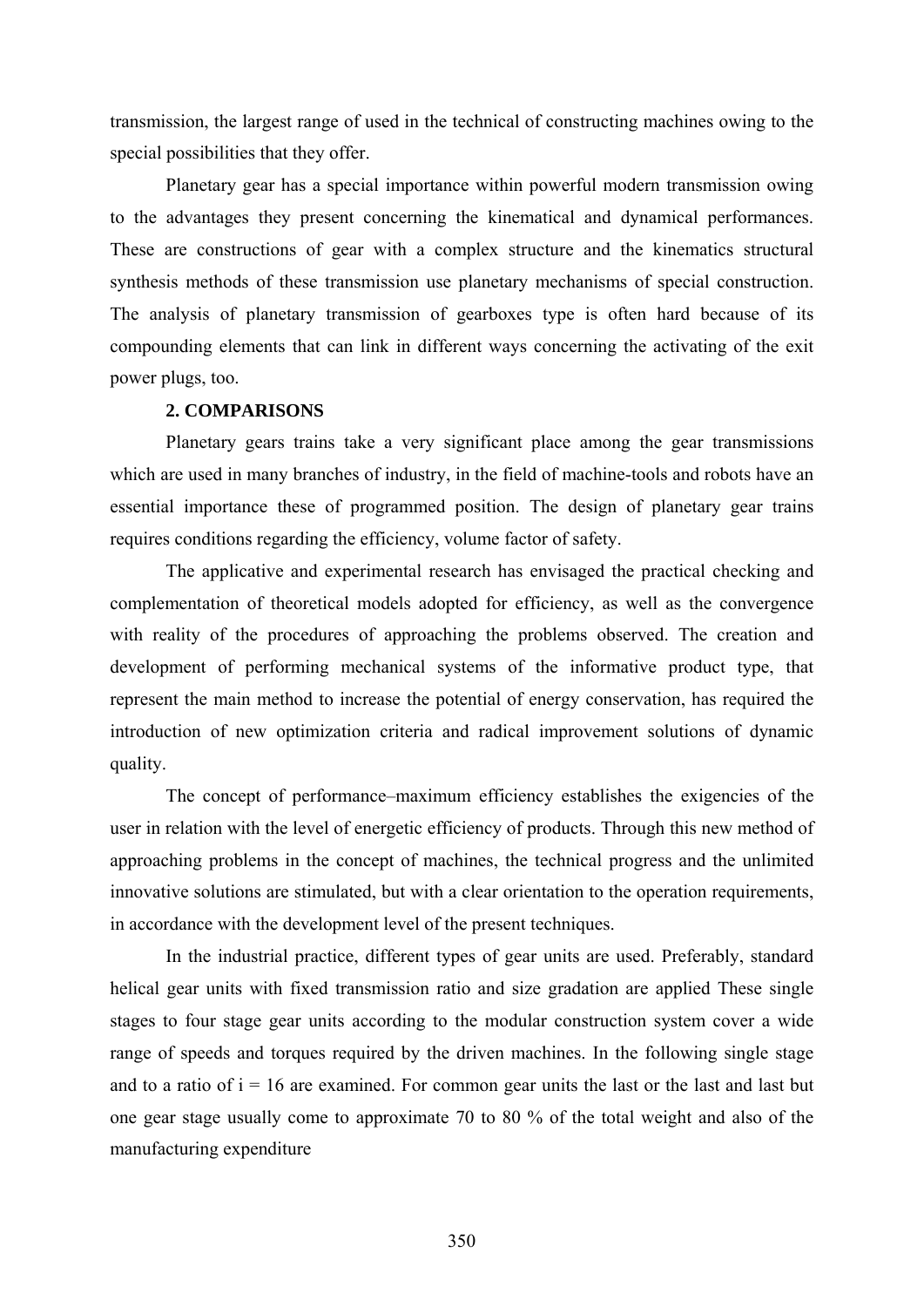Adding further gear stages in order to achieve higher transmission ratios thus does not change anything about the following fundamental description. In figure 1, gear units without and with load sharing is shown, shaft 1 each being the H and shaft 2 being the L. The diameter ratios of the

gears shown in figure 1 correspond to transmission ratio  $i = 7$ .

The gear units have the same output torques so that in figure 1 a size comparison to scale is illustrated G in figure 3. And also the comparison of the size of planetary reduction gears according to the transmission report is shown in figure 2

Ratio i, power P [kW] and diameter D [mm] the idler gear of one shaft have been joined to one gear so that they are also considered to be single–stage gear units.

According to Flender [9], in figure 1, referred torques for the gear units shown in figure 3 are represented, dependent on the transmission ratio i. The higher a curve, in figure 3, the better the respective gear unit in comparison with the others. in figure 3.



 Fig. 1. Size comparison to scale of gear units with the output torque [8]



Fig. 2. Comparative analysis the cylindrical gear units [9]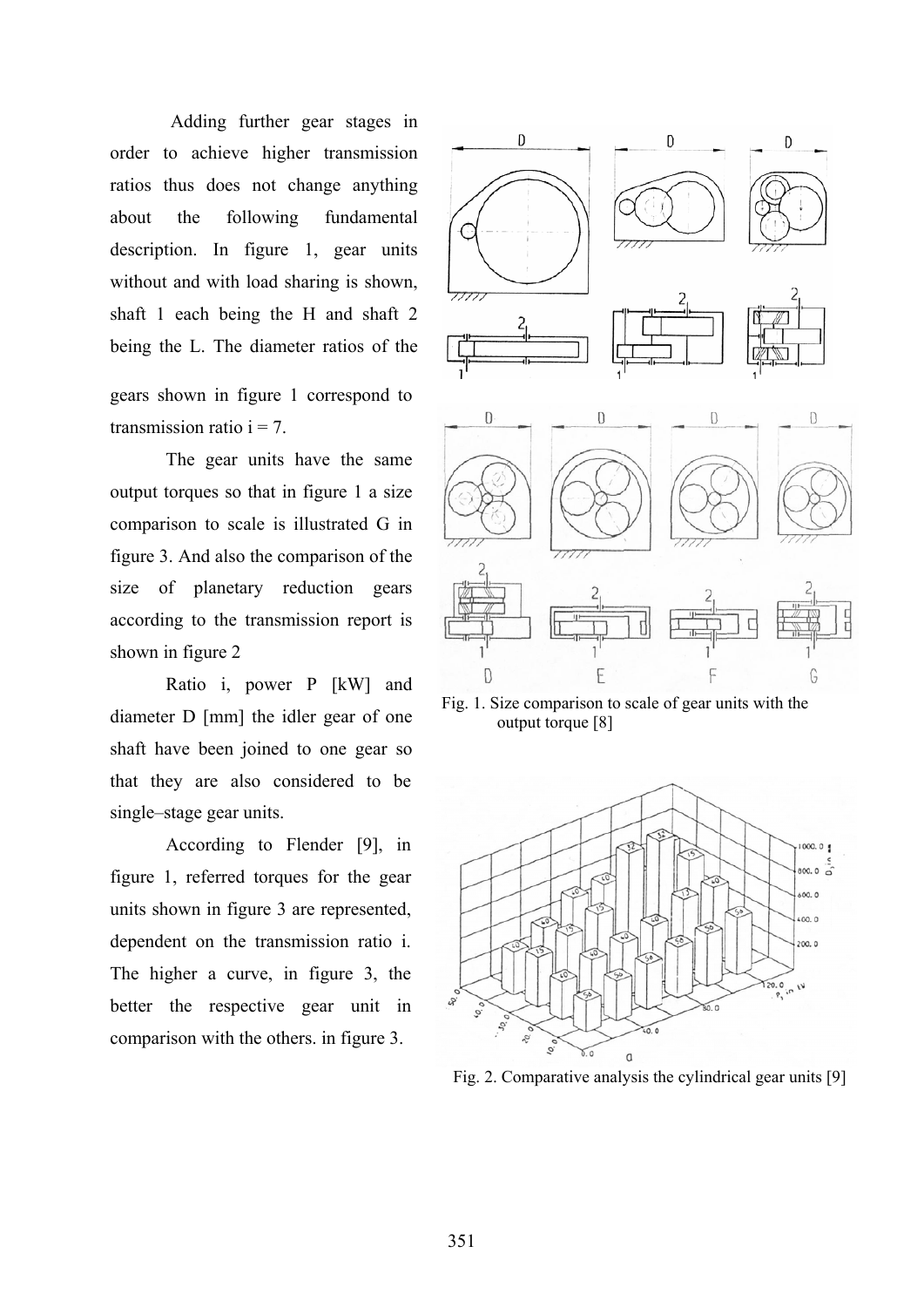



### *3.COMPARISON CRITERIA*

*-Size* 

$$
\delta = \frac{T_2}{D^3 \cdot B_L} \quad \text{[N/mm]} \tag{1}
$$

with  $B_L$  in N/mm<sup>2</sup>,  $T_2$  is referred torques in N.m; D in mm *-Weigh*t:

$$
\gamma = \frac{T_2}{G \cdot B_L} \quad \left[\frac{m \dots m m^2}{kg}\right] \tag{2}
$$

*-Gear teeth surface*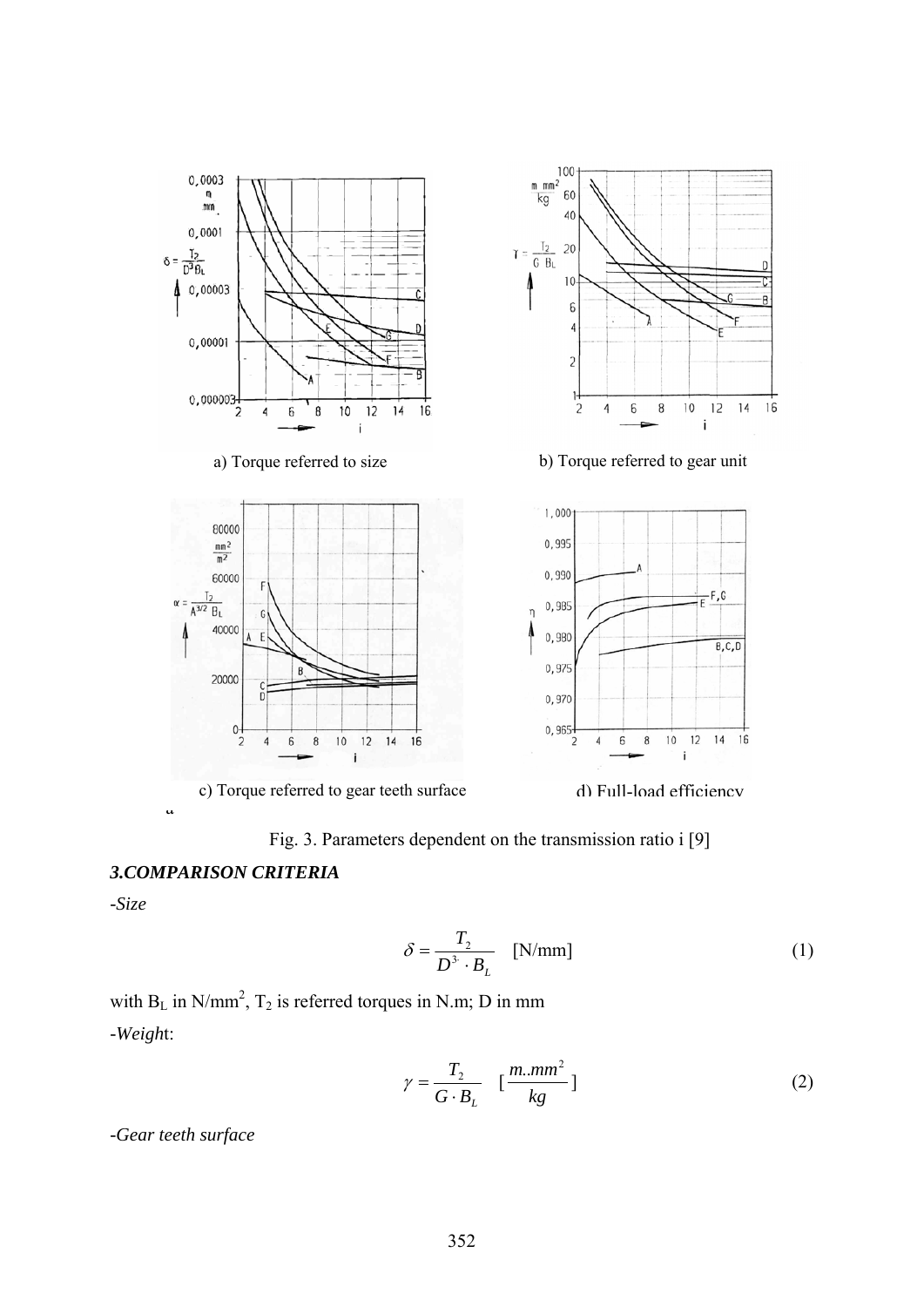$$
\alpha = \frac{T_2}{A^{3/2} \cdot B_L} [\frac{mm^2}{m^2}]
$$
 (3)

with G in kg, A in  $m^2$ 

*Load value.* By means of load value B<sub>L</sub>, it possible to compare cylindrical gear units with different ultimate stress values of the gear materials with each other in the following examinations. The load value is the tooth peripheral force  $F_u$  referred to the pinion pitch diameter  $d_w$  and the carrying face width b:

$$
B_L = \frac{F_u}{b \cdot d_w},\tag{4}
$$

The permissible load value of the meshing of the cylindrical gear units can be computed from the pitting resistance by approximation, as shown using the following formula:

$$
B_{L} = 7 \cdot 10^{-6} \frac{i}{i+1} \cdot \frac{\sigma_{H \lim}}{k_{A} \cdot S_{H}^{2}}
$$
 (5)

with B<sub>L</sub> in N/mm<sup>2</sup> and allowable stress number for contact stress  $\sigma_{H \text{lim}}$  in N/mm<sup>2</sup> as wells gear ratio i application factor  $k_A$  and factor of safety from stress  $S_H$ .

The comparisons show that there is not optimal gear unit available which combines all advantages over the entire transmission ratio range. Thus, the output torque referent to size and weight is the most favorable for the planetary gear unit, and this althea more, the smaller the transmission ratio in the planetary gear stage. With increasing ratio, however, the referent torque decreases considerably. For ratios above i=8, load sharing gear unit having external gears only are more favorable because with increasing ratio the referent torque decreases only slightly. With regard to the gear teeth surface, planetary gear units do not have such big advantages if compared to load sharing gear units having external gears only. The efficiency as a quantity of energy losses for cylindrical gear results from the following relation with the input power at shaft 1 and the torque  $T_1$  and  $T_2$ 

$$
\eta = \left| \frac{1}{i} \cdot \frac{T_2}{T_1} \right|,\tag{6}
$$

 According to [FLENDER. AG], the single stage gear unit A has the best efficiency. The

efficiency of the two stage gear units B to G are lower because the power flow passes two meshing. Full-load efficiency of planetary gear dependent on the transmission ratio i shous in figure 4